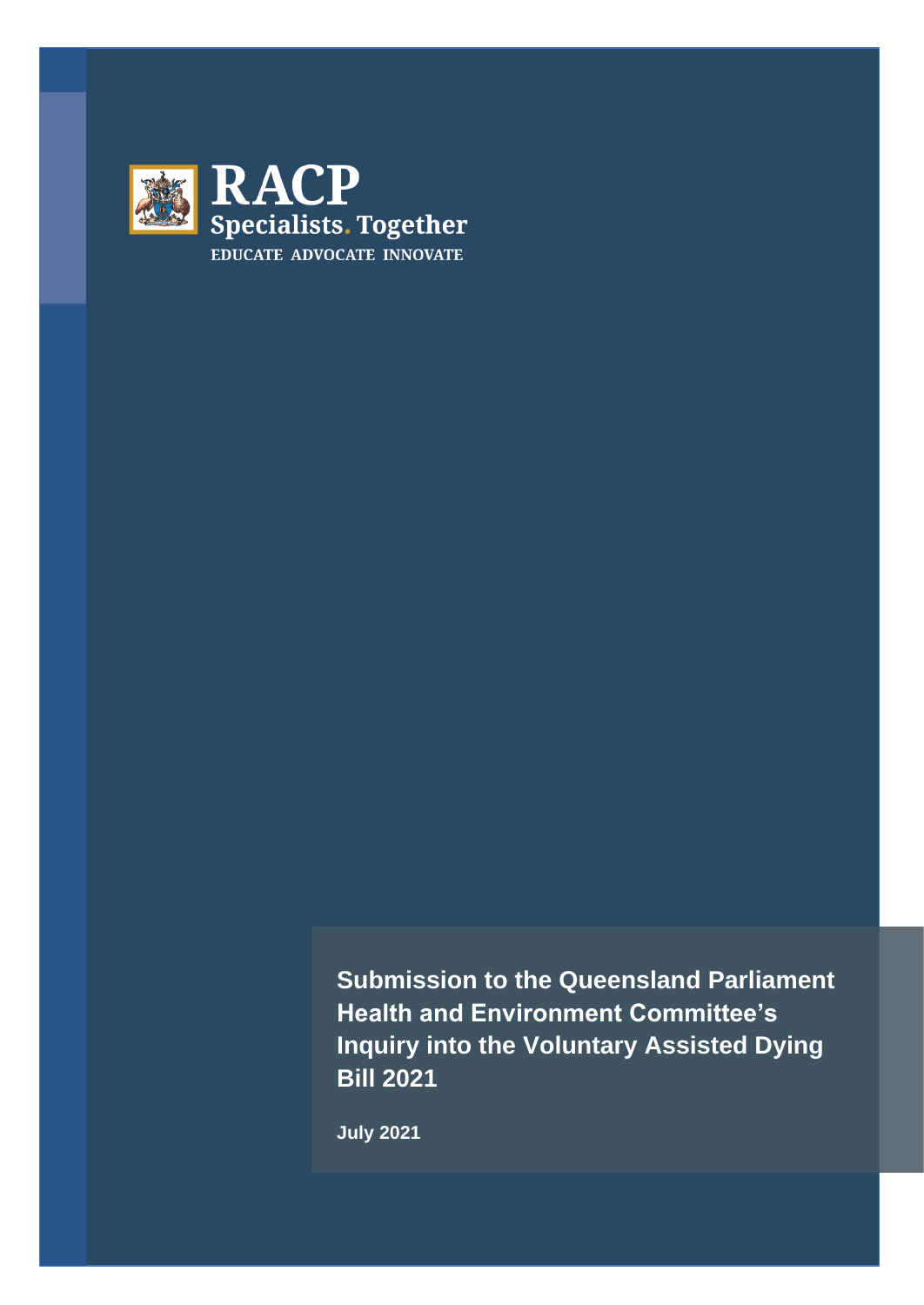# **About the Royal Australasian College of Physicians (RACP)**

The RACP trains, educates and advocates on behalf of over 18,000 physicians and 8,500 trainee physicians, across Australia and Aotearoa New Zealand. The RACP represents a broad range of medical specialties including general medicine, paediatrics and child health, cardiology, respiratory medicine, neurology, oncology, public health medicine, infectious diseases medicine, occupational and environmental medicine, palliative medicine, sexual health medicine, rehabilitation medicine, geriatric medicine, and addiction medicine. Beyond the drive for medical excellence, the RACP is committed to developing health and social policies which bring vital improvements to the wellbeing of patients.

#### **Introduction**

The RACP welcomes the opportunity to provide a submission to the Queensland Parliament Health and Environment Committee's Inquiry into the Voluntary Assisted Dying (VAD) Bill 2021 (the Bill).

In 2018, the RACP published a [Statement on Voluntary Assisted Dying.](https://www.racp.edu.au/docs/default-source/advocacy-library/racp-voluntary-assisted-dying-statement-november-2018.pdf?sfvrsn=761d121a_4) More recently, the RACP made a submission to the Queensland Parliament inquiry into aged care, end-of-life [and palliative care and VAD](https://www.racp.edu.au/docs/default-source/advocacy-library/submission-to-the-qld-parliamentary-inquiry-into-aged-care-end-of-life-and-palliative-care-and-voluntary-assisted-dying.pdf?sfvrsn=d76181a_6) in April 2019 and a [submission to the Queensland Law Reform](https://www.racp.edu.au/docs/default-source/advocacy-library/e-20-nov-qld-vad-draft-racp-submission_egm-approved.pdf?sfvrsn=7e97f91a_4)  [Commission's legal framework for VAD](https://www.racp.edu.au/docs/default-source/advocacy-library/e-20-nov-qld-vad-draft-racp-submission_egm-approved.pdf?sfvrsn=7e97f91a_4) in November 2020. We also have a 2016 [position](https://www.racp.edu.au/docs/default-source/advocacy-library/pa-pos-end-of-life-position-statement.pdf?sfvrsn=14ce321a_6)  [statement on Improving Care at the End of Life: Our Roles and Responsibilities.](https://www.racp.edu.au/docs/default-source/advocacy-library/pa-pos-end-of-life-position-statement.pdf?sfvrsn=14ce321a_6) Our comments below are closely aligned with and build on these statements and submissions. We ask that the Inquiry refer to the above documents for the RACP's detailed position on VAD.

The RACP's Statement on VAD expresses concerns about the potential for legalised VAD to jeopardise traditionally underserviced populations, be abused, expose health practitioners to professional risk, harm patients and families and erode trust in the medical profession. If any Parliament in Australia decides that laws should be changed to allow VAD, the development of laws, regulations and guidelines must be undertaken in consultation with medical and health experts, the RACP and other medical and health organisations.

We have chosen to focus on the key issues most relevant to our remit and expertise in relation to the Bill, in line with these concerns.

### **The RACP Statement**

The RACP VAD Statement was developed following an extensive consultation and drafting process involving a wide range of our members and summarises our position:

The RACP respects and supports all its members and does not believe it is appropriate or possible to enforce a single view on a matter where individual conscience is important. The RACP recognises that legalisation of voluntary assisted dying is for governments to decide and that it must be informed by the will of the community, research, and the views of medical and health practitioners.

Legislative change related to VAD will affect individual medical practitioners in different ways. Different clinical settings require ethical and clinical considerations to be made carefully, deliberately and systematically. Our members are not unanimous in their support for or opposition to legislative change. The existence of divergent views constrains the RACP from developing a single position on the legalisation of voluntary assisted dying.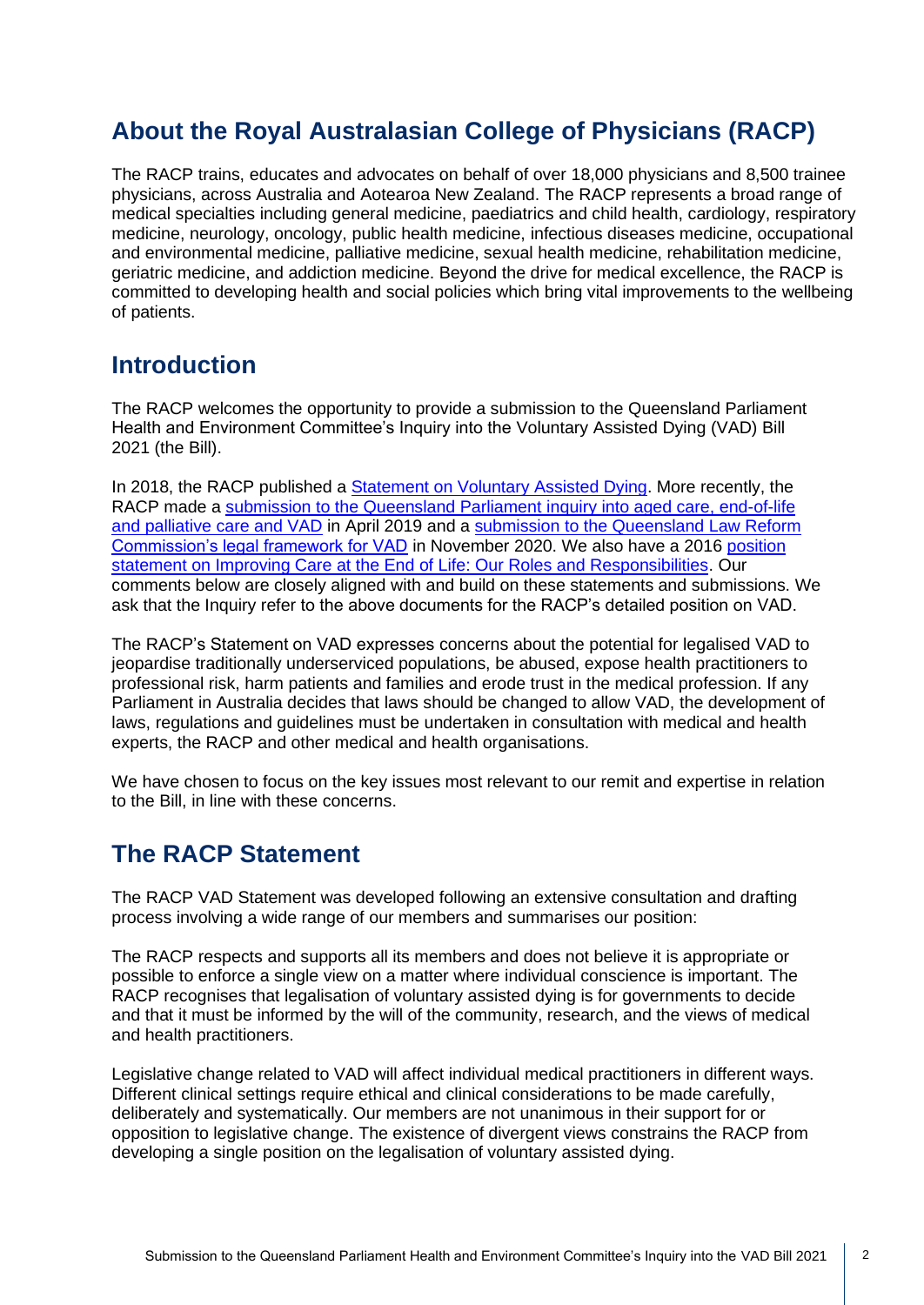#### **The RACP takes the following positions if and where voluntary assisted dying is legalised:**

- Every patient should have access to timely, equitable, good quality end-of-life care, with access to specialist palliative care where appropriate. These services must not be devalued.
- On the specific issue of a competent adult in the last stages of incurable illness requesting voluntary assistance to die, the RACP supports a clinical approach of critical neutrality to encourage reflective dialogue.
- Although physicians should not be forced to act outside their values and beliefs, they also should not disengage from patients holding different values and beliefs without ensuring that arrangements for ongoing care are in place.
- Patients seeking voluntary assisted dying should be made aware of the benefits of palliative care. Referral to specialist palliative care should be strongly recommended but cannot be made mandatory. Voluntary assisted dying must not be seen as part of palliative care.
- Legitimate concerns exist around protection of traditionally under-serviced individuals or groups. Government, society and physicians must ensure that specific groups have equitable access to palliative and end-of-life care and that relationships of trust are not jeopardised. Specific regard must be given to cultural and Indigenous experience.
- All physicians must affirm the value of all patients' lives, exploring reasons for requests for voluntary assisted dying while remaining alert to any signs of coercion and reduced capacity.
- Assessments must not follow a 'tick box' approach. They must be underpinned by adequate physician-patient relationships, including appropriate training, skill and experience.
- Support, counselling and conflict mediation services must be available for individuals, families and health professionals involved.
- There must be rigorous documentation and data collection to enable review of any scheme and to assess changes in practice and the impacts on health professionals, patients and families.

This statement should not be taken as support for legislative change. The RACP will continue to highlight concerns about legislative proposals, drawing on both clinical experience and the ethical perspectives of our members. The RACP will continue to advocate for patient and physician well-being to support our members and contribute our expertise as medical specialists who care for dying patients.

For definitions, discussion and recommendations relating to the above statement, please see our full [Statement on VAD document.](https://www.racp.edu.au/docs/default-source/advocacy-library/racp-voluntary-assisted-dying-statement-november-2018.pdf?sfvrsn=761d121a_4)

### **Importance of end-of-life and palliative care**

We note that the Bill's principles recognise the importance of end-of-life and palliative care and that its provisions would prohibit health care workers initiating a discussion on VAD without also discussing palliative care options. Further, information on palliative care options would need to be provided to anyone assessed as eligible under the proposed legislation.

While this recognition of end-of-life and palliative care is important within the Bill, it must be supported by the prioritisation of such care beyond the Bill. End-of-life and palliative care spans multiple sectors, including health, aged care, community care, disability care and mental health. To ensure that funding committed to end-of-life care leads to sustained improvement in patient outcomes, it is imperative that all state and territory governments,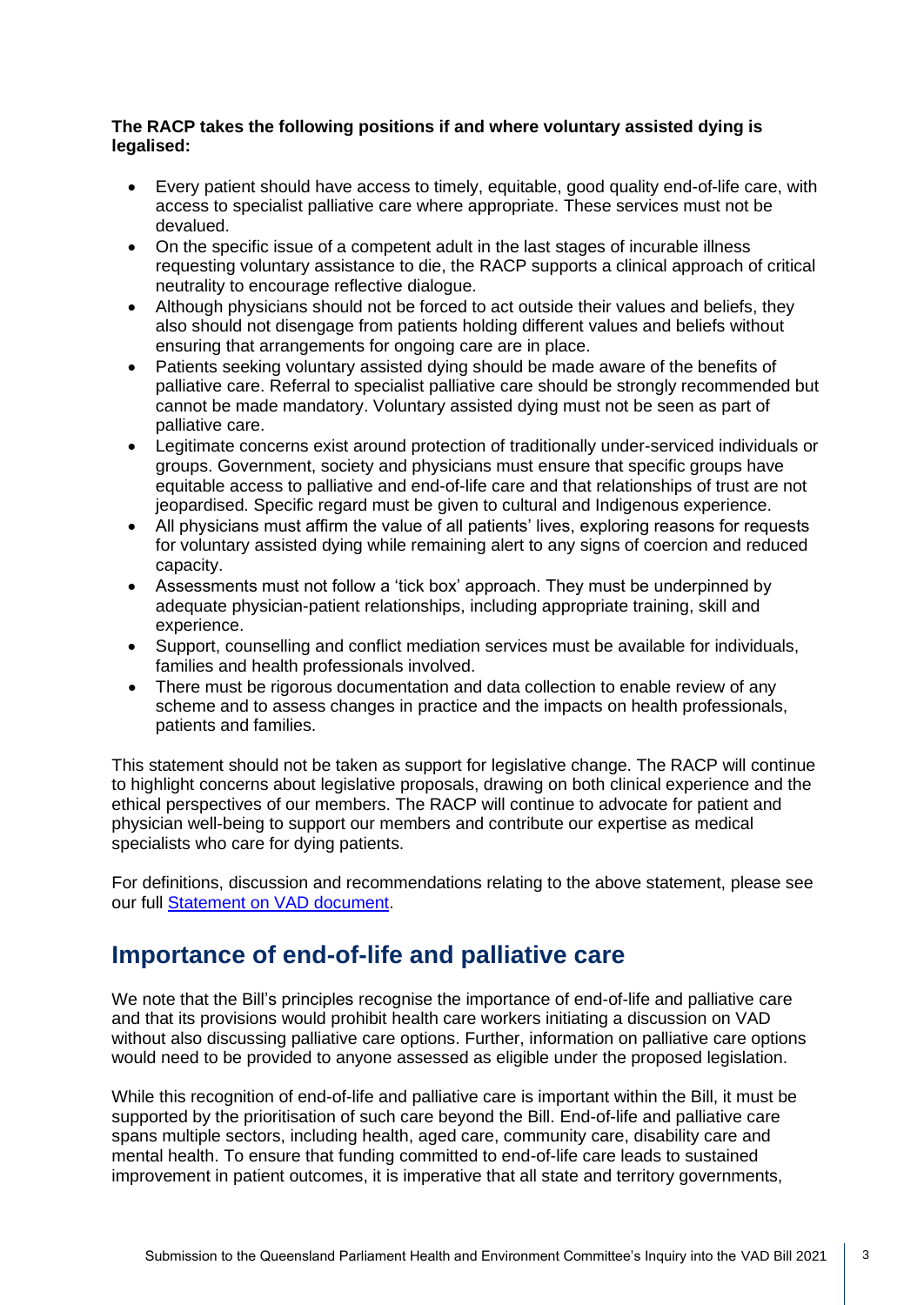including the Queensland Government, endorse palliative care and end-of-life care as a key priority for the National Cabinet. Appropriate palliative care services must be prioritised and funded across all age groups and settings, including an expanded presence in the community.

While the Bill recognises the importance of palliative care, it is important that provision of VAD is not conflated with palliative care. This may be difficult where VAD is provided within palliative care institutions and units; as such, we ask that the Bill should consider clarifying this within the Bill and in supporting guidelines.

## **Conscientious objection**

The potential moral impact on clinicians from involvement in VAD may be felt deeply. Accordingly, comprehensive and clear provisions on conscientious objection are essential for VAD legislation. Such provisions would also avoid the practical uncertainties that would arise from unclear forms of conscientious objection. We note that conscientious objection for registered health practitioners and speech pathologists is covered in Part 6 of the Bill. Conscientious objection may also occur for other individuals within multidisciplinary teams or at an institutional level. Accordingly, we consider that the conscientious objection provisions within the Bill should be broadened.

We also note that under the Bill where a registered health practitioner conscientiously objects to participating in VAD, they must inform the person that they may be able to seek assistance from other health practitioners and provide them with information about a health practitioner or service provider who would be able to assist the person or with details of an official VAD care navigator service. We are concerned that this requirement may amount in some health practitioners' eyes to a requirement to refer. The RACP holds that physicians should not be forced to refer, but neither should they hinder patients from accessing such services.

Conscientious objection may present issues in certain settings, for example where it impacts inpatients of an objecting hospital or hospice, or those who are unable to go to another clinic wishing to access VAD, and where practitioners who would perform VAD are not accredited at a given site. We note that the Bill attempts to address some of these issues through its provisions relating to participation by entities.

As these provisions would require institutions to provide access to VAD on site through practitioners external to the institution, we note that institutions should still be able to formally conscientiously object under the Bill to make their positions clear If the Bill were to become law as it stands, regulations and guidelines on access by external practitioners must be clear and outline liability in case of adverse outcomes. Further, we have concerns about the possibility of procedures being performed outside the governance and staffing arrangements of an institution that does not provide VAD.

### **Decision-making, consent and safeguards against coercion**

Coercion of patients will be difficult to safeguard against completely; however, we note that the Bill attempts to address this key issue. We note that safeguarding vulnerable people from coercion and exploitation is outlined in the Bill's purpose and the principles and that, "approved training" may include "identifying and assessing risk factors for abuse or coercion".

Further, the proposed Voluntary Assisted Dying Review Board would oversee reporting and may be requested to provide reports and advice relating to safeguards. The Bill also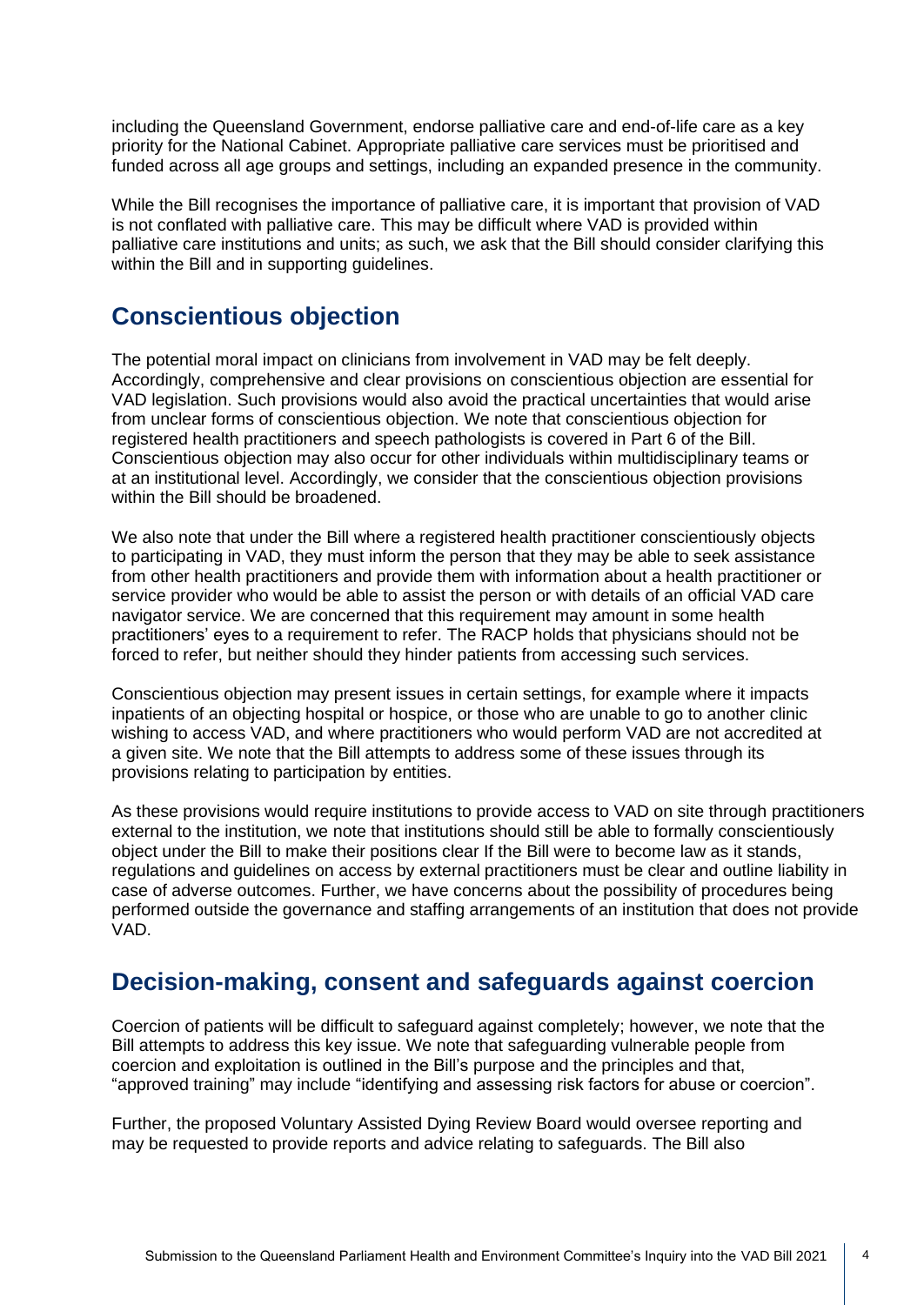outlines that certain decisions could be reviewed by the Queensland Civil and Administrative Tribunal including on whether a person has decision-making capacity and is acting without coercion.

We wish to highlight the Bill's approach to allow medical practitioners to initiate a discussion of or suggest VAD to a person, provided other treatment options are also discussed. While we recognise that such a provision may support equitable access to information and patient choice, it also has the potential for coercion and misuse of power. Safeguards against coercion within the Bill must closely oversee and monitor those cases where a medical practitioner initiates a discussion of or suggests VAD.

In our Statement on VAD, we recommend that consideration is given to information exchange in accessible formats including the patient's preferred language and sign language. We commend the Bill allowing for a range of communication channels, including gestures, and for allowing persons to make requests for VAD using the assistance of an interpreter.

# **Expertise and training required of participating practitioners**

Implementation of VAD legislation in Queensland would require the training of sufficient numbers of medical practitioners with appropriate expertise to provide the option of VAD to those seeking it. This will be a challenge given it is a relatively new area within Queensland and Australia and that it is crucial that practitioners involved in the VAD process are able to recognise coercion and assess capacity. Some medical practitioners with relevant skills and knowledge may not be willing to provide VAD and this must be factored into training enough VAD practitioners.

We note that the Bill sets out eligibility requirements for health practitioners in Part 5 and that this would include the completion of "approved training" as defined in the Bill, but that the details of the training would not be outlined in legislation. Regardless, we consider it important that the training is adequately funded and supports practitioners to undertake VAD assessments underpinned by a genuine and enduring relationship with the person. This is an important safeguard to avoid reliance on potentially simplistic assessments/reviews.

## **Reporting and evidence-based practice**

We note that the Bill's proposed Voluntary Assisted Dying Review Board (the Board) would oversee mandatory reporting on VAD requests, monitor operation of the proposed Act, review individual VAD requests for compliance and record information regarding VAD requests.

We consider that the capture of information around the quality, performance and outcome of activities that result from the legalisation is important. It is imperative that robust and accurate records are kept both at the micro and macro levels and as part of the medical record.

We note that the Bill would prohibit the listing of VAD on a cause of death certificate. It is acknowledged there may be stigma felt by individuals in knowing that VAD may be listed as the cause of death. Even so, there is overriding public interest in having this information available in a de-identified manner. Enabling both the immediate and underlying causes of death to be listed and reported should be considered. Cause of death data must remain completely accurate for future planning of medical care. The cause of death must not only include the terminal illness that made the patient eligible, but also that a substance was taken to provide active assistance to the patient in dying.